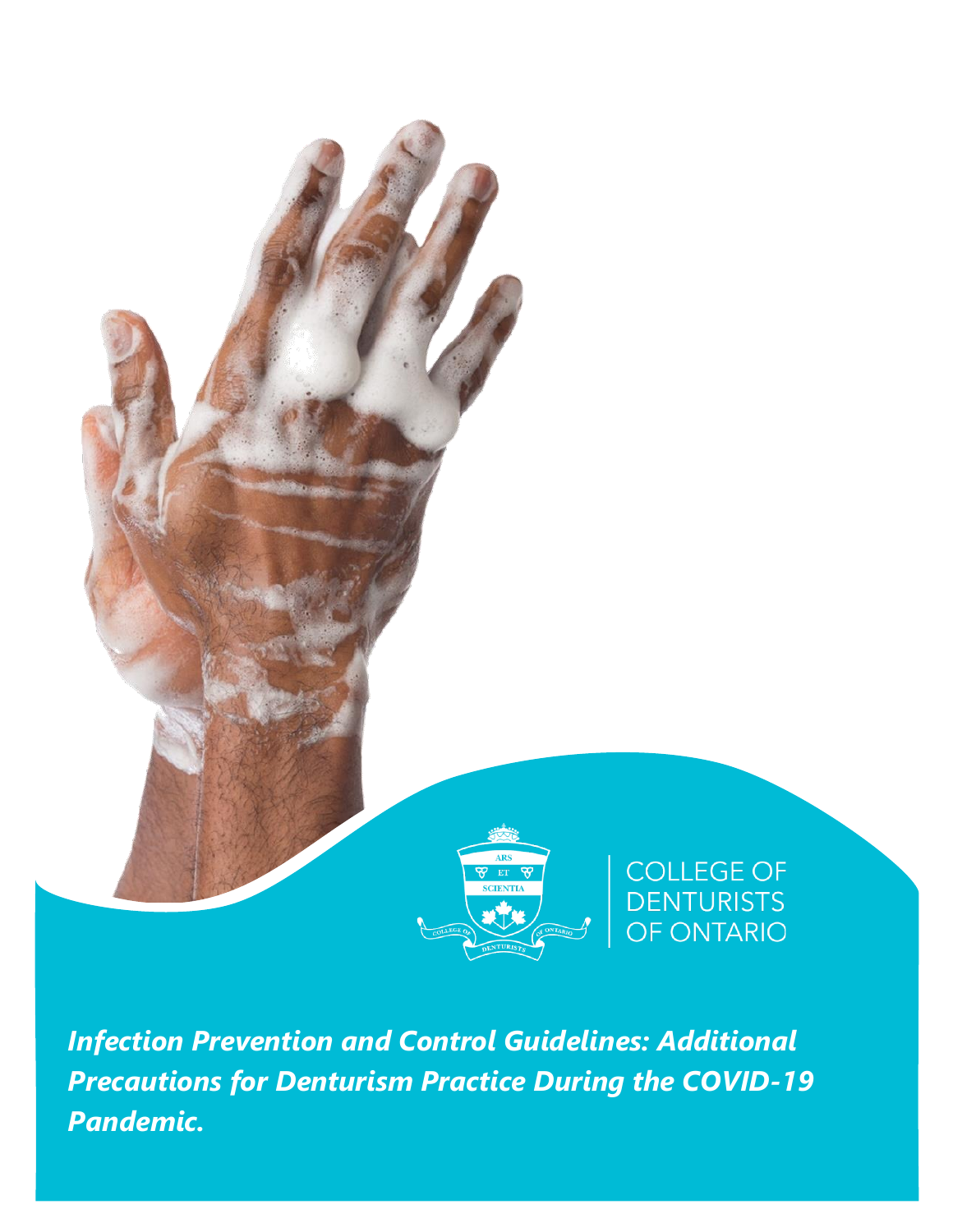

# **Table of Contents**

| $\mathbf{1}$ . |  |  |  |
|----------------|--|--|--|
|                |  |  |  |
| 2.             |  |  |  |
| 3.             |  |  |  |
| 4.             |  |  |  |
| 5.             |  |  |  |
|                |  |  |  |
|                |  |  |  |
|                |  |  |  |
|                |  |  |  |
| 6.             |  |  |  |
| 7.             |  |  |  |
| 8.             |  |  |  |
| 9.             |  |  |  |
| 10.            |  |  |  |
|                |  |  |  |
|                |  |  |  |
| 11.            |  |  |  |
|                |  |  |  |
|                |  |  |  |
|                |  |  |  |
|                |  |  |  |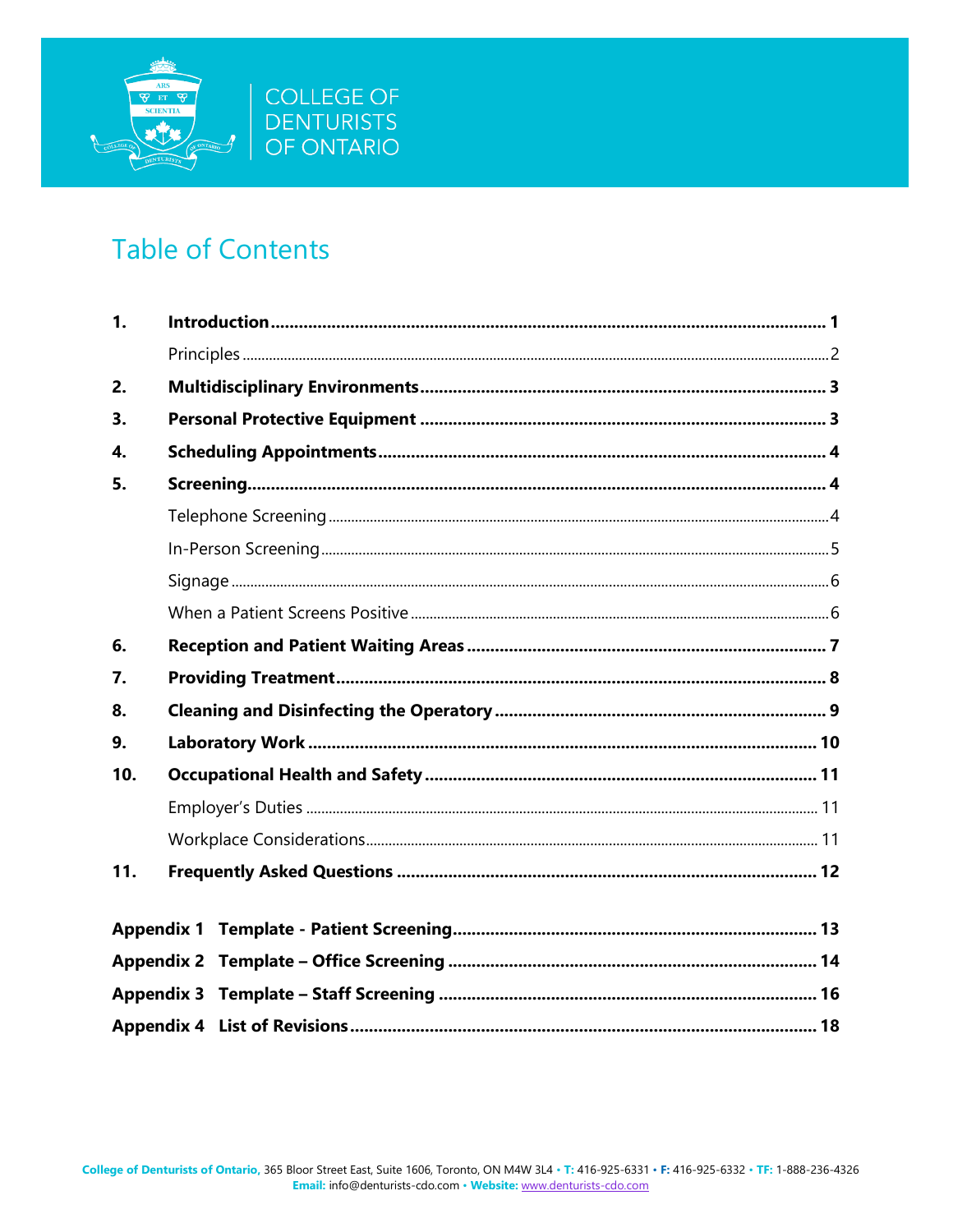

# <span id="page-2-0"></span>1. Introduction

The College of Denturists of Ontario is providing this guidance document that outlines **Additional Precautions** required in the implementation of Infection Prevention and Control (IPAC) protocols as Registered Denturists return to practice amidst the COVID-19 Pandemic.

The College's **[IPAC Guidelines](https://denturists-cdo.com/Resources/Regulatory-Framework/Guidelines/Guidelines-Infection-Prevention-and-Control-in-th.aspx)** that accompany this document set out the best practices for routine Infection Prevention and Control in the practice of Denturism. This **Additional Precautions** document serves to enhance those routine practices and provide additional guidance for the enhanced IPAC measures that are required as a result of the presence of COVID-19 in the environment.

The development of this document occurred with the participation of representatives from the Denturist Association of Ontario and the Denturist Group of Ontario. The College also worked closely with the Royal College of Dental Surgeons of Ontario, the College of Dental Hygienists of Ontario, and the College of Dental Technologists of Ontario, in establishing a common consistent expectations and guidance related to the provision of safe, effective care and service during the COVID-19 Pandemic. In establishing these guidelines, the College has made every attempt to ensure that the information contain herein is aligned with that provided by our key stakeholders; the Ontario's Chief Medical Officer of Health, Public Health Ontario, Public Health Advisory of Canada and the federal and provincial governments.

The College recognizes that each office is arranged and functions differently. In this, the College relies on the professional judgement of Registered Denturists and their staff to adjust their practice to meet this additional protection of their patients and other members of the public. Details not specifically addressed in this interim guidance will be left to the professional judgment of each Registered Denturist. The College's Guideline on Infection Prevention and Control may serve as a resource in these instances.

As regulated health professionals, Registered Denturists are required to review and follow the directives and guidance from the Ministry of Health, Public Health Ontario, the Chief Medical Officer of Health, and other authoritative bodies regarding practices during COVID-19. In addition, Registered Denturists are expected to prioritize the safety of their patients, staff, colleagues, and others visiting their practice. College publications, including this document, provide authoritative guidance on how to achieve this overarching duty. Of course, Registered Denturists are expected to use professional judgment. Some of the guidance may not apply in some circumstances (e.g., the spacing of chairs in the waiting area may not be necessary if patients are required to wait outside before being called in and in other circumstances the guidance may be insufficient to meet your duty of safety (e.g., for patients with concurrent conditions that require additional safeguards).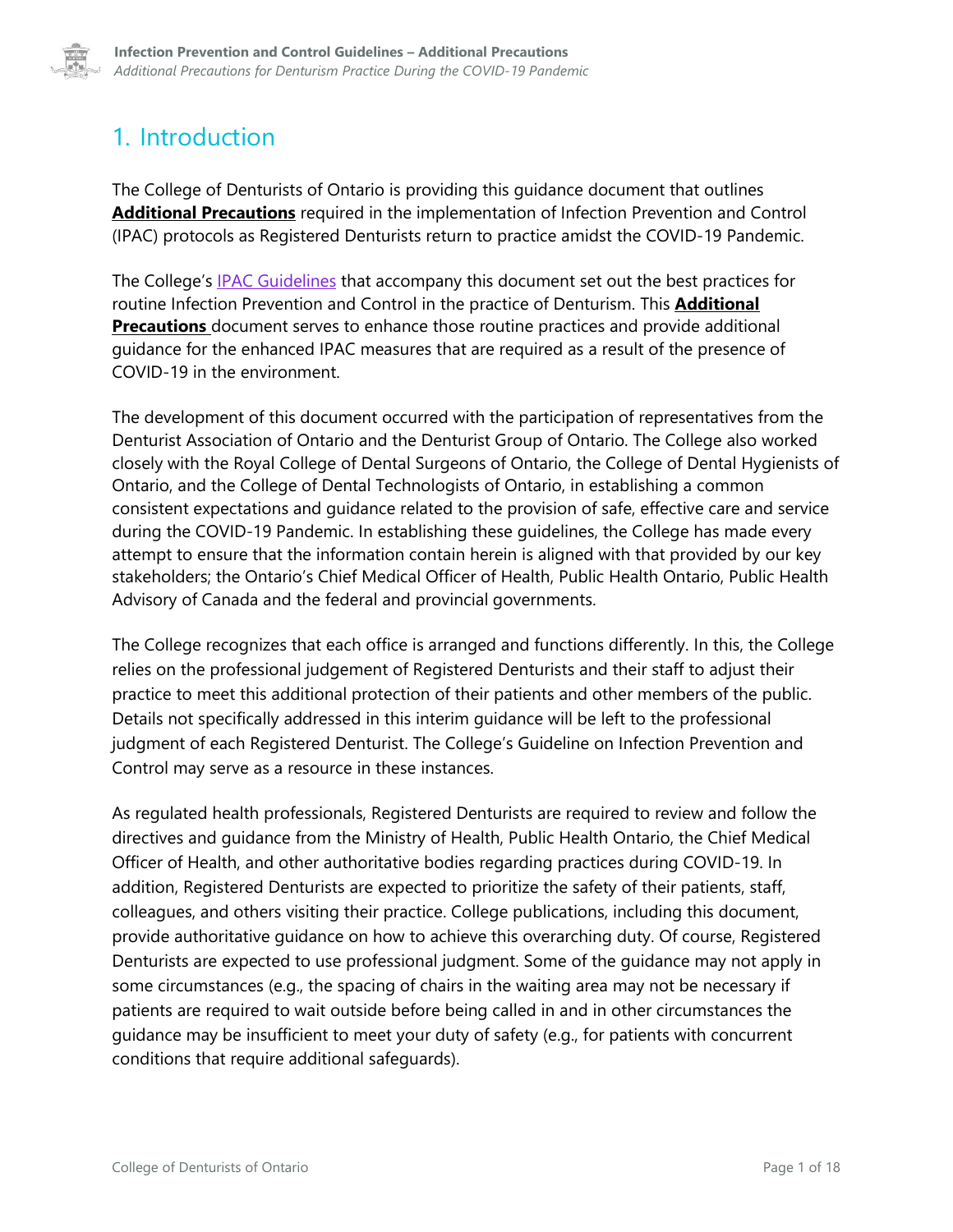

To the extent that directives and guidance from the Ministry of Health, Public Health Ontario, the Chief Medical Officer of Health, and other authoritative bodies regarding practices during COVID-19 and this guidance document differ, Registered Denturists should apply the higher standard.

Information surrounding COVID-19 is rapidly changing and evolving. This document presents the latest information at the time of publication and will be amended as new information becomes available. Amendments will be incorporated into the document and tabulated at the end of the document for reference purposes. Registered Denturists will be informed of amendments to this document as they occur and the most up-to-date version of this document will be provided on the College's [website.](http://www.denturists-cdo.com/)

### <span id="page-3-0"></span>Principles

- 1. The health and safety of patients, the public, and practitioners is our top priority.
- 2. Guidance will be based on the best available evidence and data. In the absence of clear evidence, guidance will prioritize caution and safety.
- 3. Continuity of care must be preserved. Patients of record must have reliable access to their oral healthcare providers to ensure they receive appropriate guidance, support, and care.
- 4. Patient access to oral healthcare must be balanced against the risk of spreading COVID-19.
- 5. Technology should be used to assess risks and triage patient needs remotely.
- 6. Communication with patients is critical. Risks or changes to care related to COVID-19 must be highlighted.

In addition to the principles above and in accordance to the Chief Medical Officer of Health's revised Directive #2, Registered Denturists must also adhere to the guidance provided by their health regulatory college and the following principles:

**Proportionality.** Decision to restart services should be proportionate to the real or anticipated capacities to provide those services.

**Minimizing Harm to Patients.** Decisions should strive to limit harm to patients wherever possible. Patients who have more urgent care needs should be prioritized over patients who require less urgent care.

**Equity.** Equity requires that all persons with the same clinical needs should be treated in the same way unless relevant differences exist (e.g., different levels of clinical urgency), and that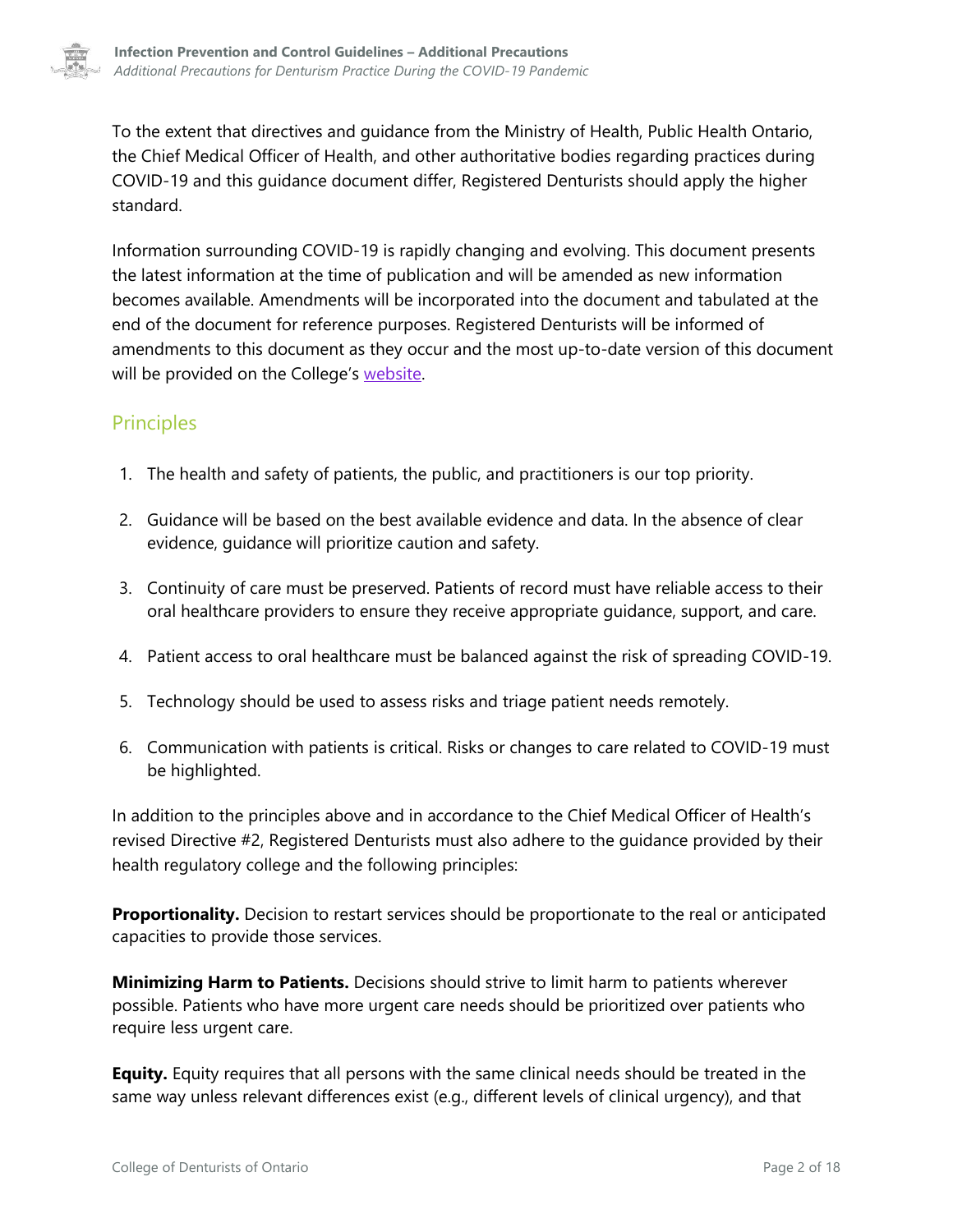

special attention is paid to actions that might further disadvantage the already disadvantaged or vulnerable.

**Reciprocity.** Certain patients and patient populations will be particularly burdened because of a limited capacity to provide care as services are restarted. Such patients should continue to have their oral health care needs monitored and receive appropriate care for emergent needs.

**Fairness.** Decisions regarding the gradual restart of services should be made using processes that are fair to all patients.

## <span id="page-4-0"></span>2. Multidisciplinary Environments

Registered Denturists practice in a variety of settings including multidisciplinary dental offices. Each regulated Oral Health professional is responsible for understanding and attending to their profession – specific IPAC Standards and Guidelines. Registered Denturists who work with other Oral Health professionals should be familiar with the Standards and Guidelines under which their colleagues provide care and should work collaboratively with other Oral Health professionals to establish common IPAC protocols, as far as possible. This will be especially important for Registered Denturists who work in practice settings where aerosol generating procedures are performed.

## <span id="page-4-1"></span>3. Personal Protective Equipment

- 3.1 [The College's Infection Prevention and Control Guidelines contain comprehensive](https://denturists-cdo.com/Resources/Regulatory-Framework/Guidelines/Guidelines-Infection-Prevention-and-Control-in-th.aspx#page=13)  [information regarding the use of PPE.](https://denturists-cdo.com/Resources/Regulatory-Framework/Guidelines/Guidelines-Infection-Prevention-and-Control-in-th.aspx#page=13)
- 3.2 Selection of Personal Protective Equipment (PPE) is based on a **risk assessment**. A risk assessment assesses the task, the patient, and the clinical environment. It must be completed by the health care worker before every patient interaction to determine whether there is risk of being exposed to an infection and the PPE required to mitigate that risk.

In most cases, PPE can include the following:

- o Surgical masks (ASTM level 2 or 3)
- o Gloves
- o Protective eyewear (safety glasses with side shields, goggles, face shields)
- o Isolation gown
- 3.3 Registered Denturists must ensure they have an adequate supply PPE for clinic staff.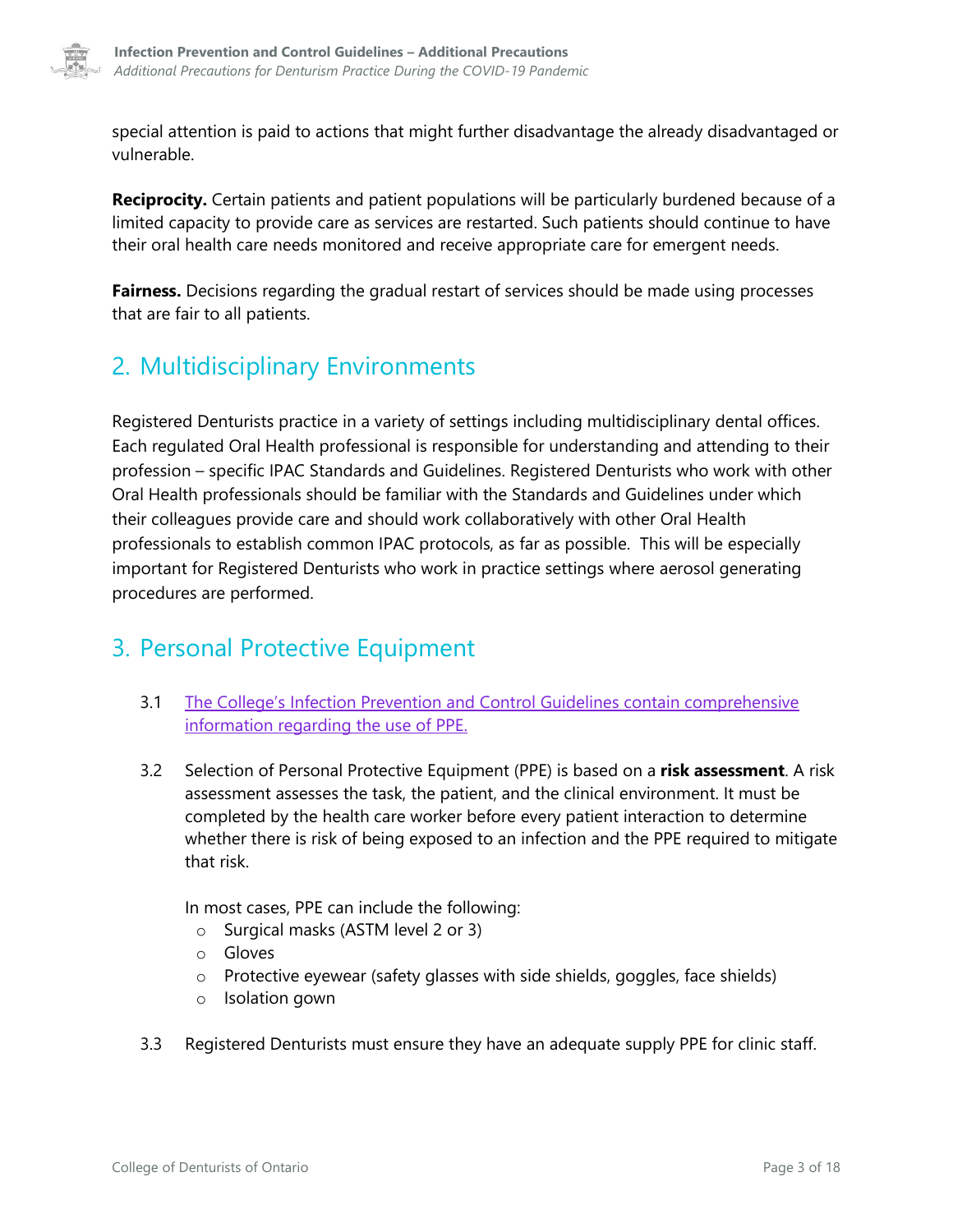

- 3.4 All clinic staff should change into appropriate clinic wear (i.e. scrubs/lab coat, clinic shoes) upon arrival in the clinic.
	- $\circ$  Clinic wear should be changed daily and only worn within the clinic.
	- o Soiled clinic wear should be bagged until laundered.
	- o Long sleeved clothing should be worn in the clinic.

# <span id="page-5-0"></span>4. Scheduling Appointments

- 4.1 Walk-in appointments should be discouraged. Instruct patients to schedule their appointments over the phone in advance.
- 4.2 When scheduling appointments, allow adequate time between each patient to clean and disinfect treatment rooms and high touch contact surfaces (e.g. doorknobs, facets, patient chair, and waiting room areas).
- 4.3 In multi-denturist practices, consider staggering appointment times during the day so that not all patients turn over at the same time.
- 4.4 To reduce patient-staff interactions and, if your process allows for it, consider scheduling any necessary follow up appointments right after the patient receives treatment and is still in the treatment room.
- 4.5 When patients need to cancel due to illness, consider waiving any last-minute cancellation fees.

## <span id="page-5-1"></span>5. Screening

### <span id="page-5-2"></span>Telephone Screening

- 5.1 A patient should be screened by telephone prior to attending the clinic. This will most commonly occur when they receive their telephone reminder call prior to the appointment.
- 5.2 Appropriately trained office staff may conduct the telephone or in-person screening.
- 5.3 Patients can be screened for COVID-19 using the Patient Screening Form template adapted from the [Ministry of Health's Patient Screening Guidance Document.](http://www.health.gov.on.ca/en/pro/programs/publichealth/coronavirus/docs/2019_patient_screening_guidance.pdf)

The following templates have been developed for your use:

o Patient Screening Template – [Appendix 1](#page-14-0)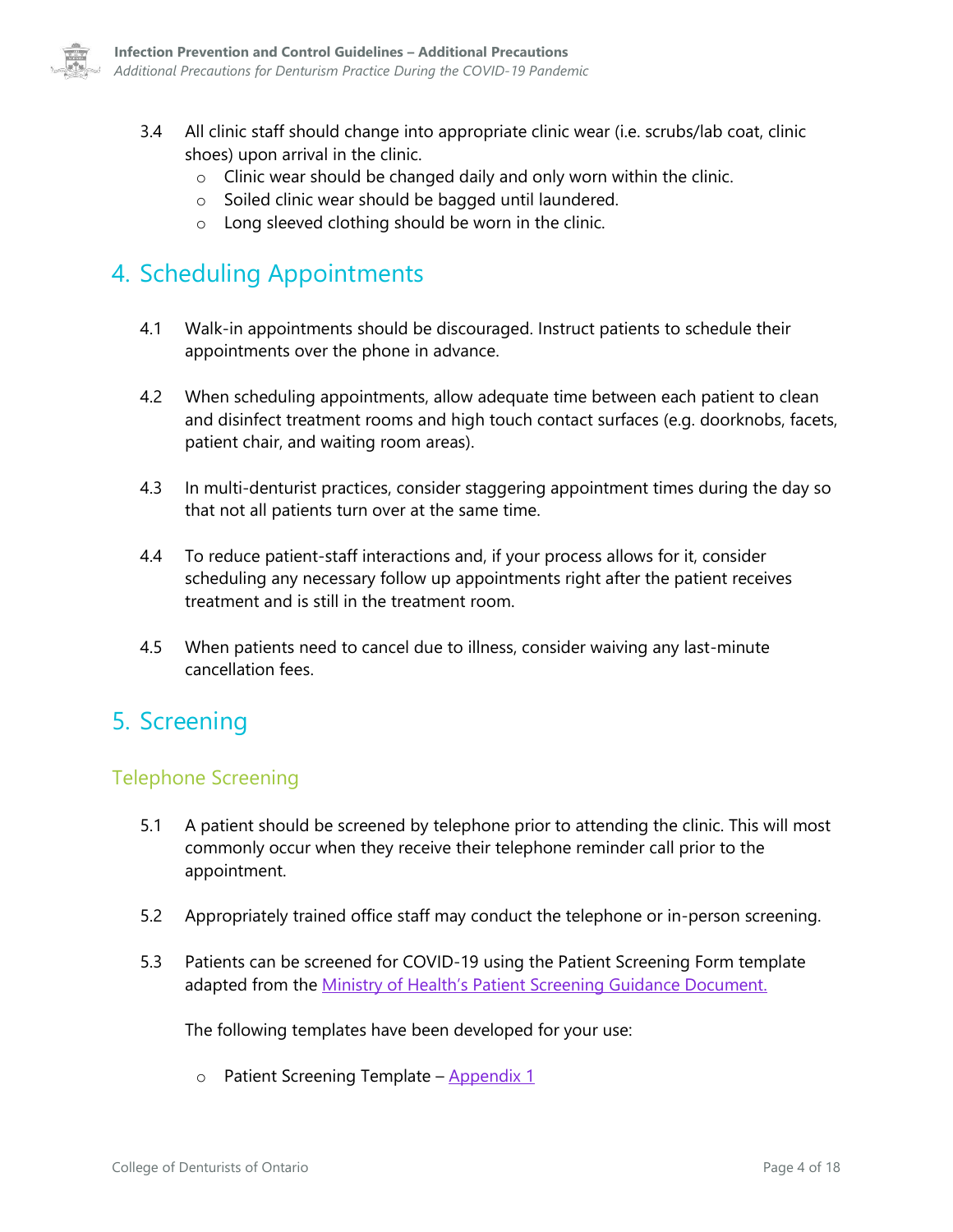

- $\circ$  Non-Patient Screening Template [Appendix 2](#page-15-0)
- $\circ$  Staff Screening Template [Appendix 3](#page-17-0)
- 5.4 Inform patients that the screening questions will be repeated when they arrive at your Clinic. The repetition of the screening questions is done to ensure that nothing has changed since the telephone screening.
- 5.5 Discuss any special accommodations (i.e. for a wheelchair or other mobility support device) the patient may need when arriving at the Clinic. If a patient is travelling to the clinic by public transportation or assisted transportation that requires special consideration for a patient entering the Clinic, discuss this with the patient before the appointment.
- 5.6 Consider posting the screening instructions and screening questionnaire on your Clinic website.
- 5.7 Inform patients, guardians or substitute decision makers that any individuals accompanying the patient will be limited to caregivers, substitute decision makers, guardians and that these individuals will also be screened when they enter the clinic.

### <span id="page-6-0"></span>In-Person Screening

- 5.8 When a patient arrives for a scheduled appointment, a staff member should screen the patient immediately.
- 5.9 Caregivers, substitute decision makers, guardians, any other individuals accompanying a patient into the operatory room should be screened when they enter the clinic with the patient.
- 5.10 Staff conducting in-person screening should be behind a physical barrier (e.g. plexiglass shield). If a physical barrier is unavailable, staff should maintain a 2-metre distance from the patient.
- 5.11 Staff who are not behind a physical barrier and cannot maintain a 2-metre distance should use contact/droplet precautions that include wearing PPE that consists of gloves, surgical mask (ASTM level 1 or 2), and eye protection (goggles or face shield).
- 5.12 Registered Denturists are no longer required to take or record temperatures as part of routine screening. However, they may choose to continue to do so at their own discretion. Temperature should be taken using a non-contact infrared thermometer.
	- $\circ$  If temperature is taken, Registered Denturists must record the temperature in the patient record files.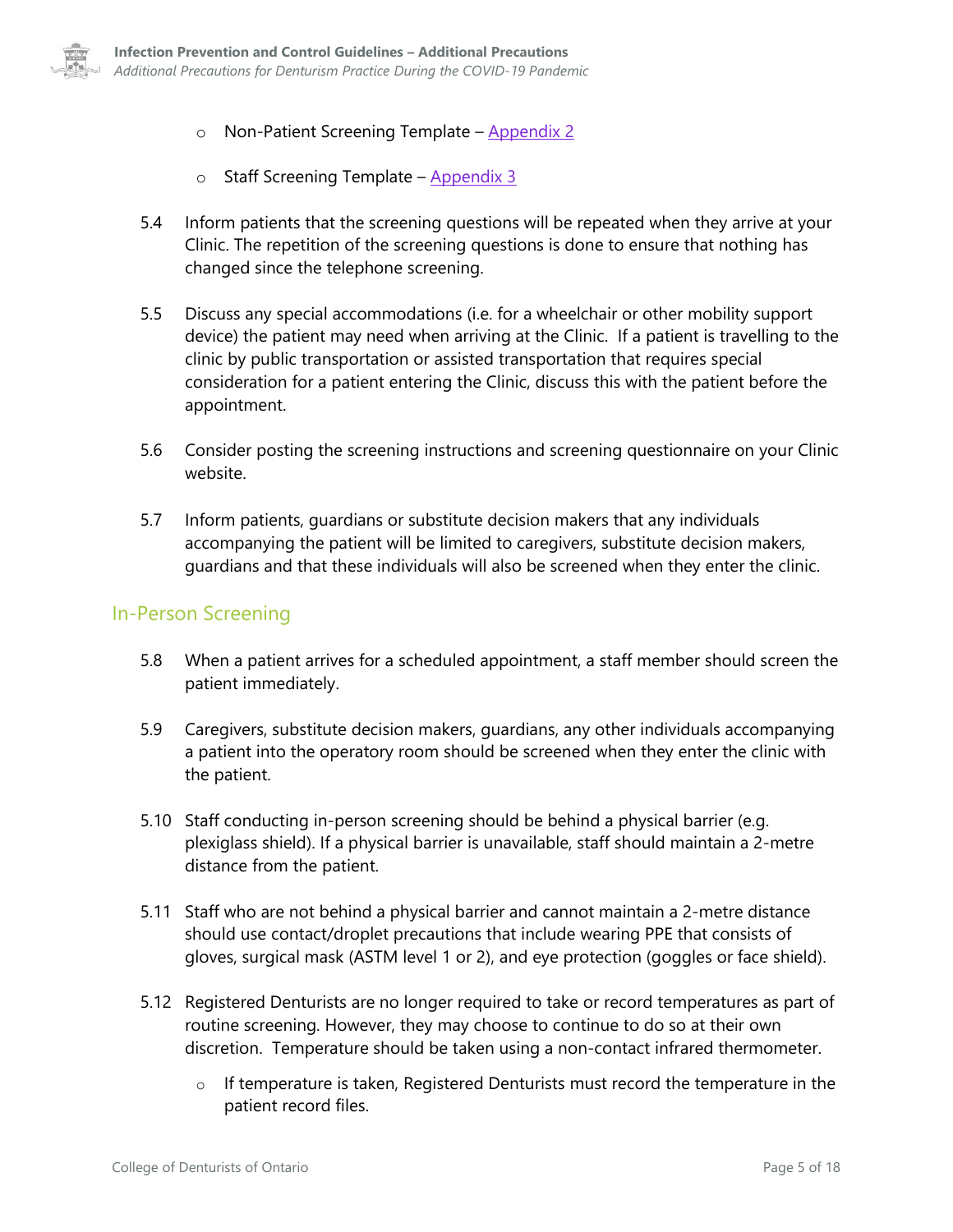

### <span id="page-7-0"></span>**Signage**

- 5.13 If the Clinic entrance is locked to control entry into the practice during appointment hours, signage explaining how a patient can gain entry should be posted outside. There should also be signage informing patients and necessary support persons that they will be screened upon entering the Clinic.
- 5.14 Signage should ask patients who are experiencing symptoms to not enter the clinic but call their primary care provider or Telehealth Ontario for further instructions.
	- o Telehealth Ontario: 1-866-797-0000
- 5.15 Signage should be posted at the entrance to the clinic requiring all patients, necessary accompanying persons, or visitors to the clinic to wear a face covering and perform hand hygiene.
- 5.16 Signage should be accessible and accommodating to patients and necessary accompanying persons (plain language, symbols, pictures, languages other than English or French where appropriate)

### <span id="page-7-1"></span>When a Patient Screens or Tests Positive

- 5.17 When a patient screens positive, the patient should be instructed to call their primary care provider or Telehealth Ontario for further instructions.
	- o Telehealth Ontario: 1-866-797-0000
- 5.18 When a patient reports testing positive for COVID-19 or experiences symptoms of COVID-19 within the last 14 days of visiting a denture clinic, Registered Denturists are advised to call their local Public Health Units for advice on their potential exposure and implications for continuation of work.
- 5.19 In the very rare instance where the in-person care of a patient who has screened or tested positive for COVID-19 cannot be avoided, the Registered Denturist should undertake a detailed personal risk assessment to determine the appropriate PPE required.
	- $\circ$  Such a patient should be scheduled at the end of the day to decrease the risk to other patients.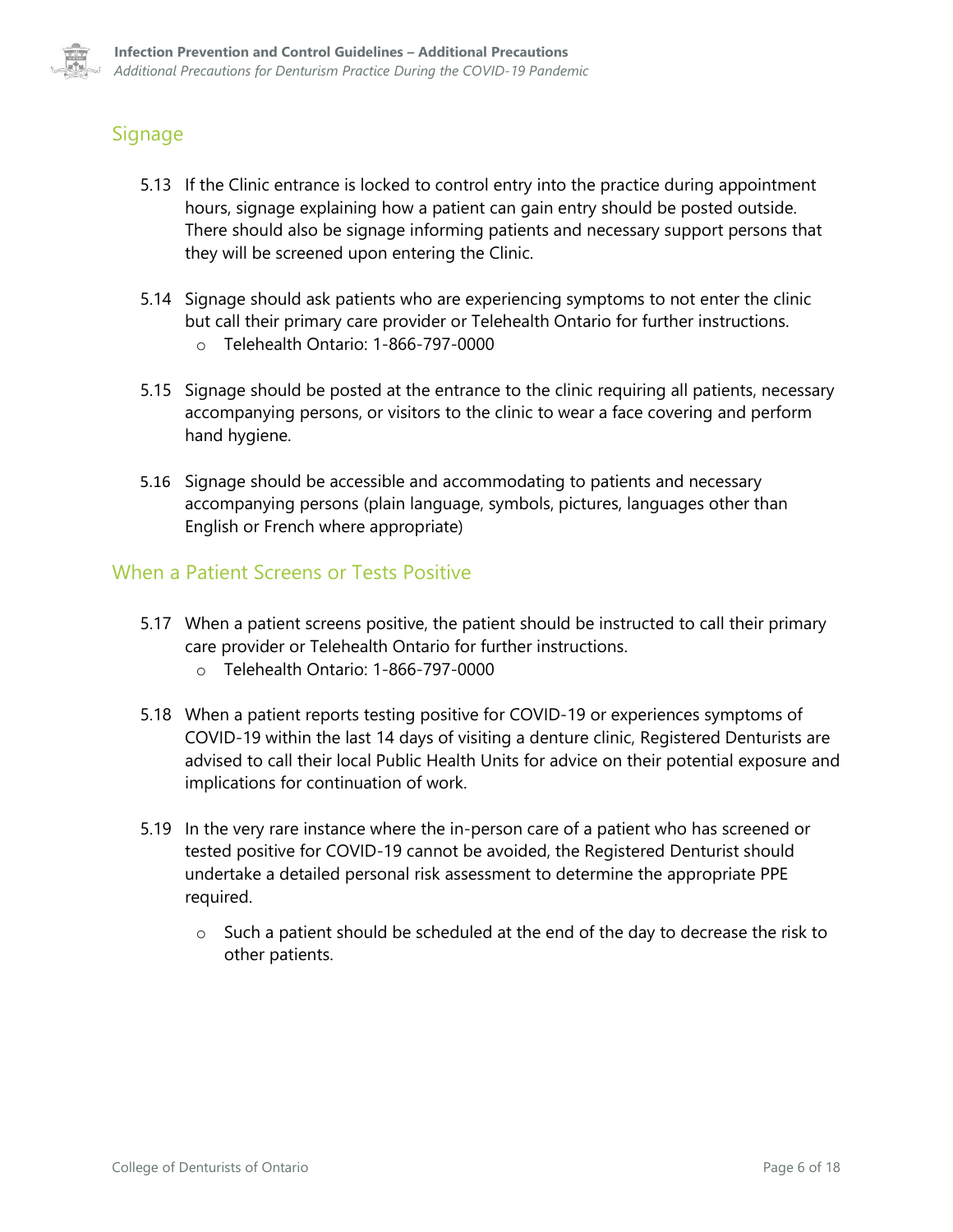

## <span id="page-8-0"></span>6. Reception and Patient Waiting Areas

- 6.1 Limit or restrict points of entry to a single entrance. There will be a limited number of situations where this is not possible.
- 6.2 Remove all unnecessary items in the waiting room area i.e. magazines, decorations, high-touch items that are difficult to clean and disinfect.
- 6.3 Re-arrange furniture and seating area to provide for appropriate physical distancing (2-metre distance between individuals).
- 6.4 Physical barriers e.g. plexiglass shield, may be installed at key contact points such as reception. Ideally, the Clinic's patient intake and handling processes should minimize the number of clinic personnel with which a patient comes in contact.
- 6.5 Some practices will be able to accommodate a process that requires patients to wait in their cars until they are called for their appointment.
- 6.6 Consider providing patients with take-home pens to use when filling out any clinic documentation. Alternatively, you may consider asking patients to bring their own pens.
- 6.7 Provide alcohol-based hand rub with at least 70% alcohol, disinfectant wipes (for wiping hard surfaces such as wheelchair handles if a patient in a wheelchair is being handed over), surgical masks at the clinic entrance and signage that instructs people to use the necessary items before they enter the office further.
- 6.8 Patients and visitors should bring and wear their own effective surgical masks when possible. If they do not, then an appropriate mask should be provided.
- 6.9 Provide tissues and lined garbage bins for use by staff and patients. No-touch garbage cans (such as garbage cans with a foot pedal) are preferred.
- 6.10 Keep a detailed record of everyone who visits the Clinic and the results of the inperson screening of individuals who accompany the patient. Individual patient screening results will be kept in the patient's medical record.
- 6.11 All high-touch contact surfaces should be cleaned and disinfected on a regular, frequent schedule, at least twice daily. High-touch contact surfaces include doorknobs, light switches, chair arms, table and counter surfaces.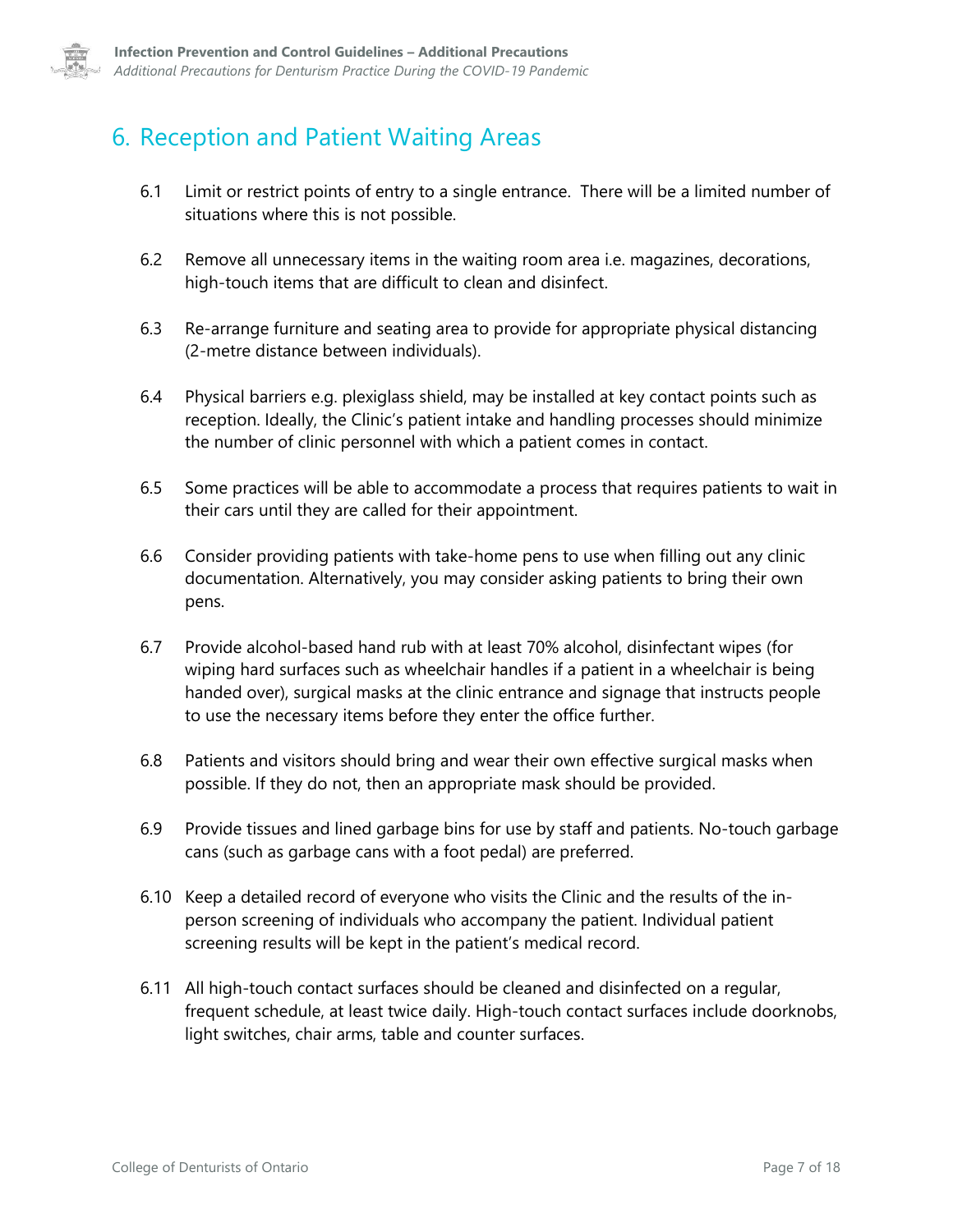

- 6.12 Patients should be instructed to avoid touching contact surfaces when they are being escorted into the treatment room.
- 6.13 With the exception of caregivers, substitute decision makers, or guardians, any individuals accompanying a patient should wait outside the clinic.
- 6.14 Patients should be asked to disinfect their hands with 70-90% alcohol-based hand sanitizer before leaving the practice.

## <span id="page-9-0"></span>7. Providing Treatment

- 7.1 Registered Denturists must make the professional decision around the provision of care, in consideration of the following:
	- $\circ$  Is remote care possible? In some cases, you will be able to provide the necessary assistance in a telephone conversation with the patient. If some other cases, no contact drop-offs can be carried out when an appliance needs adjustment or repair and the patient is not required for the fitting or an impression is not required.
	- o **Anticipated benefits to the patient outweigh the risks associated with inperson treatment**
	- o You have an adequate supply of PPE
	- o Clinic Infection Prevention and Control policies are in place
	- o Equipment and instrument reprocessing adhere to Public Health Ontario standards
- 7.2 Registered Denturists must conduct a personal risk assessment to determine the PPE required for treatment. Examples of PPE may include surgical masks (ASTM level 2 or 3), eye protection, gloves, and/or isolation gowns.
	- o The fabrication and fitting of a denture is a non-aerosol generating procedure. The need for a fit-tested N95 respirator is not anticipated. However, the choice of PPE is always contingent on a point of care risk assessment by the Registered **Denturist**
	- o Read Public Health Ontario's report on Aerosol Generation from Coughs and Sneezes [here.](https://www.publichealthontario.ca/-/media/documents/ncov/ipac/report-covid-19-aerosol-generation-coughs-sneezes.pdf?la=en)
- 7.3 Staff level in the operatory should be kept to a minimum. The presence of individuals accompanying the patient in the operatory may be necessary. These individuals should wear a surgical mask (ASTM level 2 or 3).
- 7.4 A patient who has been waiting in the waiting area before entering the operatory should hand sanitize when they enter the operatory. A patient who enters the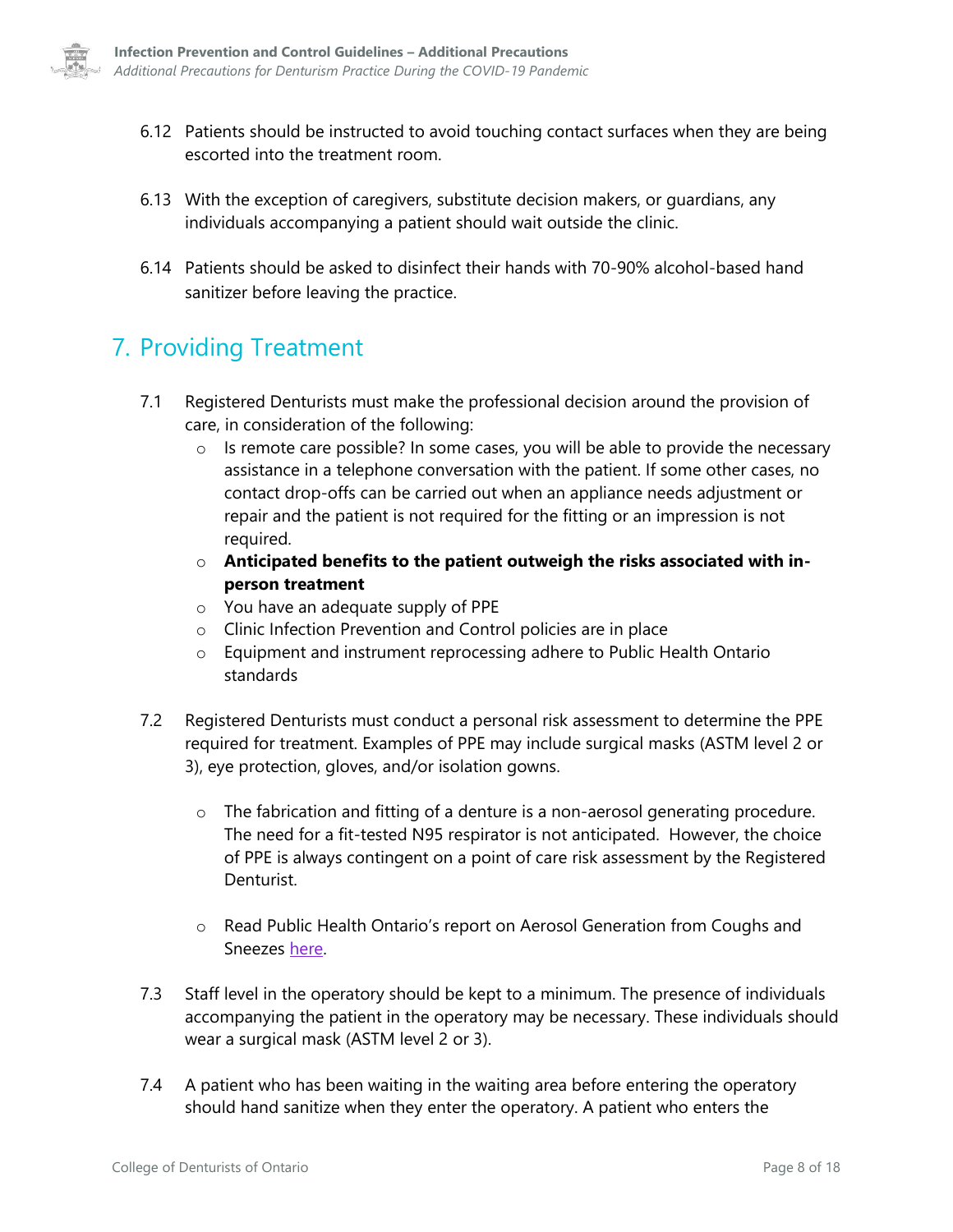operatory immediately after entering the clinic and has performed hand hygiene when they entered the clinic, does not need to do it again when they enter the operatory. All patients should perform hand hygiene before exiting the operatory.

- 7.5 Given the lack of direct evidence, the College does not currently require or recommend the use of pre-procedural oral rinses. However, Registered Denturists may choose to use them at their own discretion. Refer to Public Health Ontario's [COVID-19 in Dental Care Settings](https://www.publichealthontario.ca/-/media/documents/ncov/ipac/2020/07/covid-19-dental-care-settings.pdf?la=en) document for more information concerning the use of oral rinses.
- 7.6 Should a pre-procedure rinse be used, the following process is suggested:
	- o Provide patients with disposable single-use cups
	- o Instruct patients to expectorate gently back into the cup
	- o Dispose of the cup properly
- 7.7 Operatory room doors should remain closed during treatment and when not in use.
- 7.8 To reduce the likelihood of contamination of paper charts, cover paper charts with a clear barrier and add any new chart notes away from the immediate patient contact area.
- 7.9 If the Registered Denturist is unable to meet the PPE requirements, or is unable to undertake the appropriate treatment plan, the patient must be referred to another available practitioner.
	- o The College's [Public Register](http://denturists-cdo.com/Find-a-Denturist) can be used to locate a nearby Registered Denturist

## <span id="page-10-0"></span>8. Cleaning and Disinfecting the Operatory

- 8.1 Consider the organization of the operatory so that equipment not required for patient treatment is kept away and not available for inadvertent contamination. All unnecessary objects should be removed from counters. It is unlikely that the operatory rooms will contain carpeting but if carpet is present, it should be removed.
- 8.2 Consider using disposable protective covers for high-touch surfaces e.g. plastic wraps for operatory chairs, headrests, chair switches, lamp handles and payment terminals.
- 8.3 Clean and disinfect high-touch areas in the operatory frequently: chair, headrest, trays, switches, handles, lamps, tables and counters, bib chains.
- 8.4 Clean and disinfect operatories after each patient. Clean the operatory while wearing a surgical mask (minimum ASTM level 1), eye protection and gloves. Once cleaning is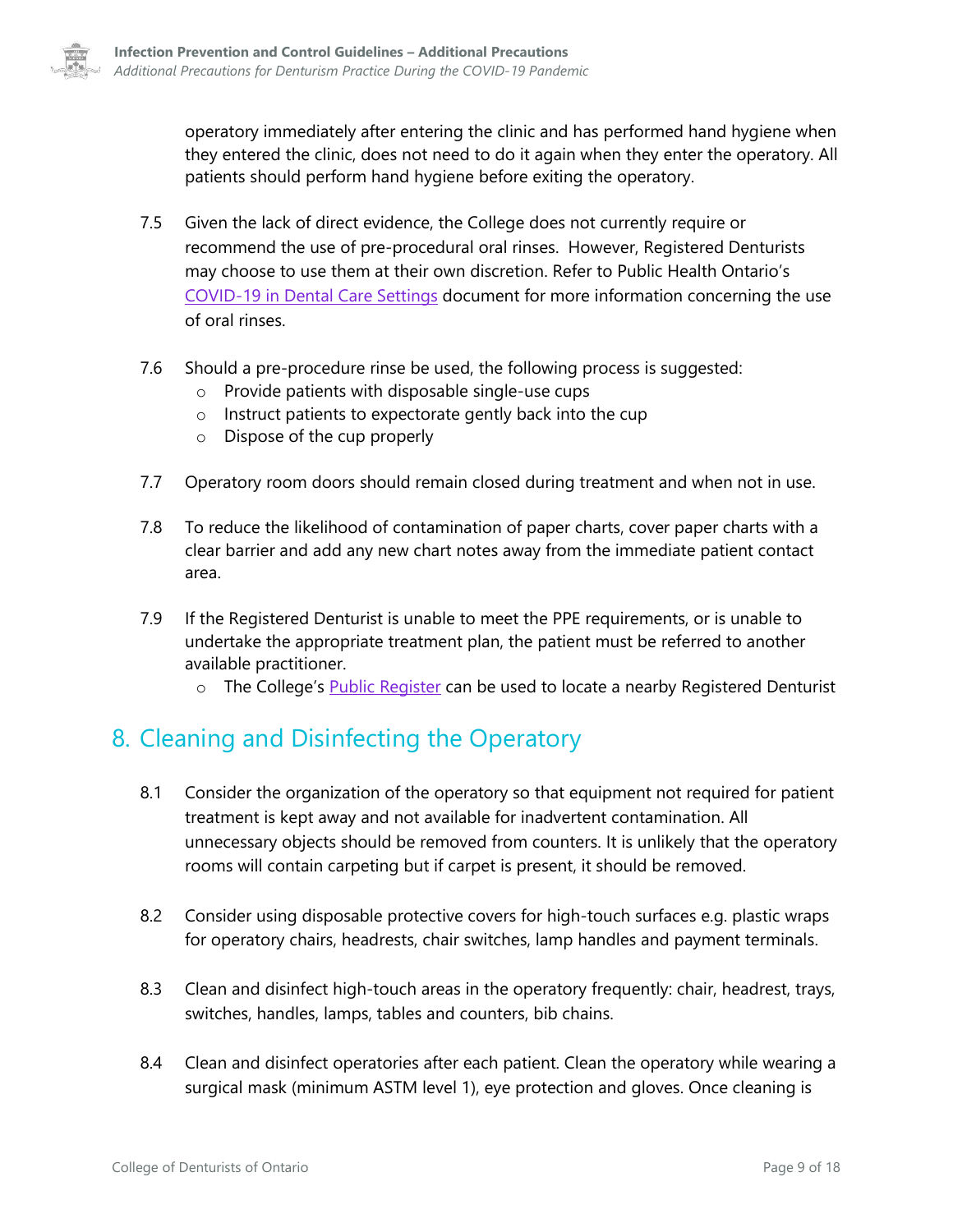

completed, remove PPE, disinfect eye protection, and perform hand hygiene.

- 8.5 Choose a disinfectant that:
	- o Has a Drug Identification Number (DIN) from Health Canada
	- o Is effective for the intended use
	- $\circ$  Is compatible with the instrument or product (e.g. impression material) being disinfected
	- $\circ$  Is safe for use with minimal toxic and irritating effects for staff
- 8.6 Use disinfectants according to the manufacturer's instructions for use.
- 8.7 For more information visit the Government of Canada's extensive list of disinfectants [for use against COVID-19.](https://www.canada.ca/en/health-canada/services/drugs-health-products/disinfectants/covid-19/list.html#tbl1)
- 8.8 Used equipment and instruments must be properly decontaminated, stored, and transported prior to reprocessing to avoid contamination. Instruments must not be allowed to dry prior to reprocessing. See the College's Infection Prevention and [Control Guidelines for further information regarding reprocessing guidelines.](https://denturists-cdo.com/Resources/Regulatory-Framework/Guidelines/Guidelines-Infection-Prevention-and-Control-in-th.aspx#page=19)

### <span id="page-11-0"></span>9. Laboratory Work

- 9.1 Disinfect all oral appliances with an approved disinfectant solution according to the manufacturer's instructions for use before they are brought to the laboratory.
	- $\circ$  This can be accomplished by placing oral appliances in a plastic bag or closed rigid container and then spraying them with a disinfectant.
	- o Soak oral appliances in disinfectant in either a plastic bag or closed rigid container as per the manufacturer's instructions.
	- $\circ$  Clean all oral appliances prior to any laboratory work (i.e. rinsing items with soap and water), even if they have been properly disinfected. A separate set of gloves, eye protection and outer protective clothing are recommended when cleaning appliances.
	- o Rinse all appliances of disinfectant before performing required adjustments or laboratory work.
- 9.2 In instances where cleaning of an appliance requires removal of an amount of biological debris that would have prevented proper disinfection, the appliance should be disinfected again prior to any adjustment or laboratory work.
	- $\circ$  Effective disinfection of an appliance assumes that all biological organisms are eliminated. Regardless, PPE including a surgical mask (ASTM level 2 or 3), eye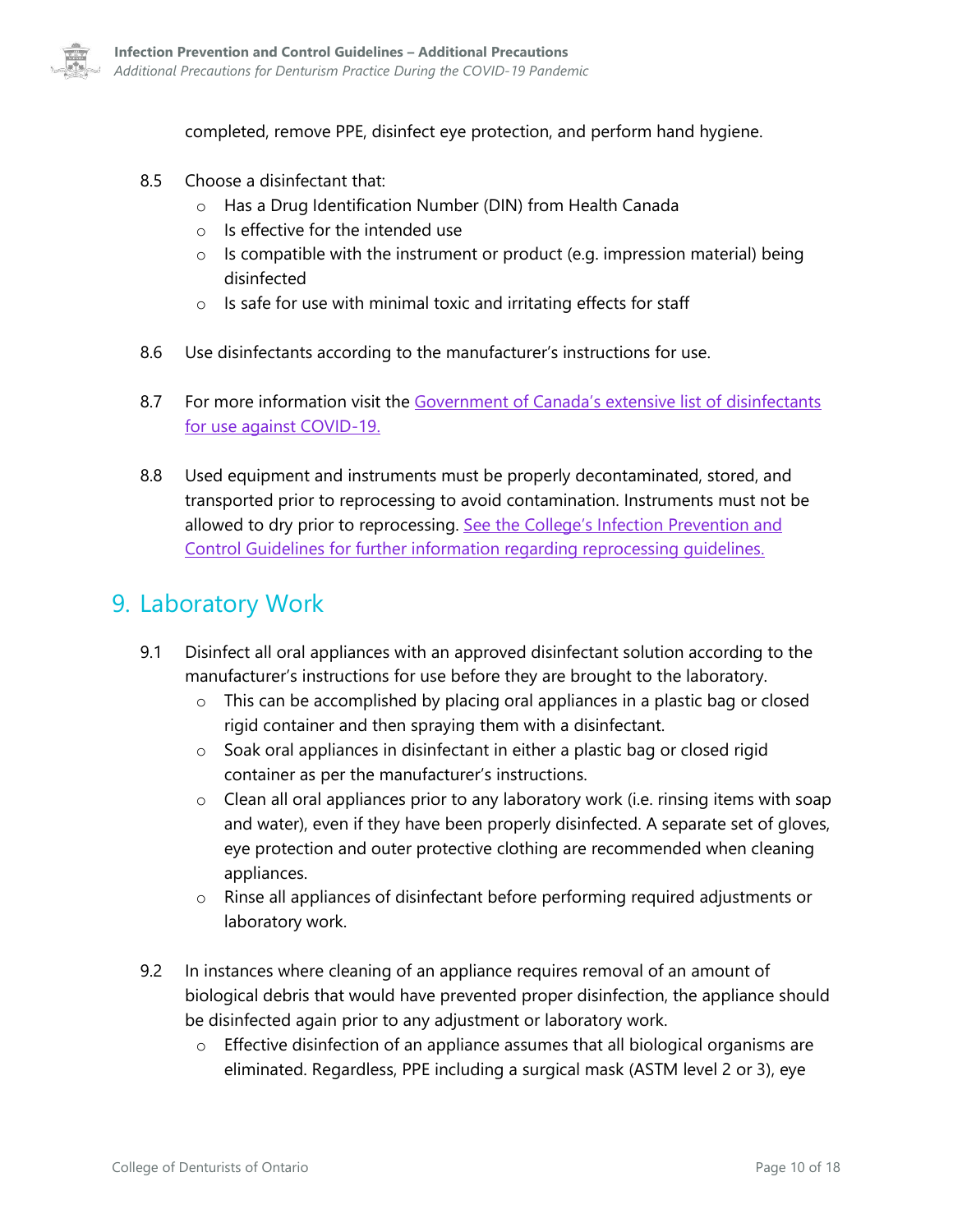

protection, outer protective clothing and rubber cleaning gloves are advised when cleaning appliances.

- $\circ$  Rinse all appliances of disinfectant before performing required adjustments or laboratory work.
- 9.3 Disinfection of all items entering the laboratory, including received packages, should be carried out in a dedicated area in the laboratory.
- 9.4 Disinfect all appliances before they leave the laboratory.

## <span id="page-12-0"></span>10. Occupational Health and Safety

### <span id="page-12-1"></span>Employer's Duties

- 10.1 Employers, who may be Registered Denturists, have duties under the Occupational Health and Safety Act (OHSA) to protect the health and safety of their staff.
- 10.2 If COVID-19 is suspected or diagnosed in a staff member, return to work should be determined in consultation with their health care provider and the local public health unit.
- 10.3 If a staff member is feeling unwell, they should immediately go home and contact their primary care provide or Telehealth Ontario for further instructions
	- o Telehealth Ontario: 1-866-797-0000
- 10.4 For more information Registered Denturists may contact the Ministry of Labour, Training and Skills Development:
	- o Employment Standards Information Centre: 1-800-531-5551
	- o Health and Safety Contact Centre: 1-877-202-0008
	- o Workplace Safety and Insurance Board: 1-800-387-0750

### <span id="page-12-2"></span>Workplace Considerations

- 10.5 Registered Denturists must ensure a staffing level that is adequate for the provision of the intended care and service.
- 10.6 All staff, office and clinical, should be screened and may have their temperatures taken with a non-contact infrared thermometer when arriving at the clinic prior to their scheduled shift.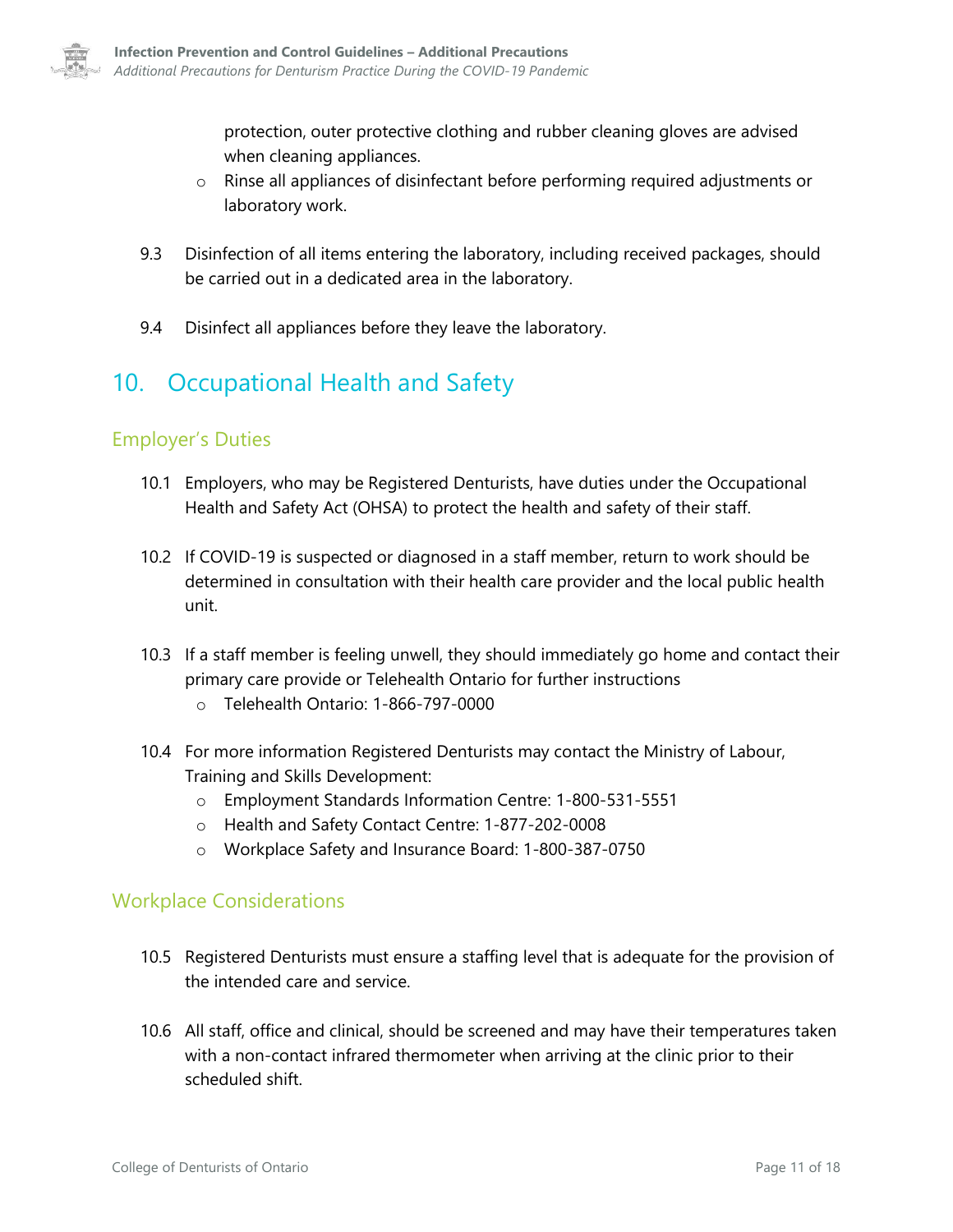

- o Staff should be screened for COVID-19 using the same screening questions used for screening patients.
- 10.7 All staff should be instructed to monitor their own physical symptoms. Should symptoms associated with COVID-19 arise, staff should seek direction from their primary care provider before returning to work.
- 10.8 Avoid touching your surgical mask or eye protection unnecessarily. If you must touch or adjust your mask or eye protection, perform hand hygiene immediately.
- 10.9 If you see another staff member touch or adjust their mask/eye protection, remind them to perform hand hygiene.
- 10.10 Use extreme care when putting on or removing PPE and always perform hand hygiene when finished.

## <span id="page-13-0"></span>11. Frequently Asked Questions

Please click [here](https://denturists-cdo.com/cdo/media/CDO-Media/Announcements/Return-to-Practice-FAQs.pdf) for a list of commonly asked questions and answers that have been received by the Practice Advisory team.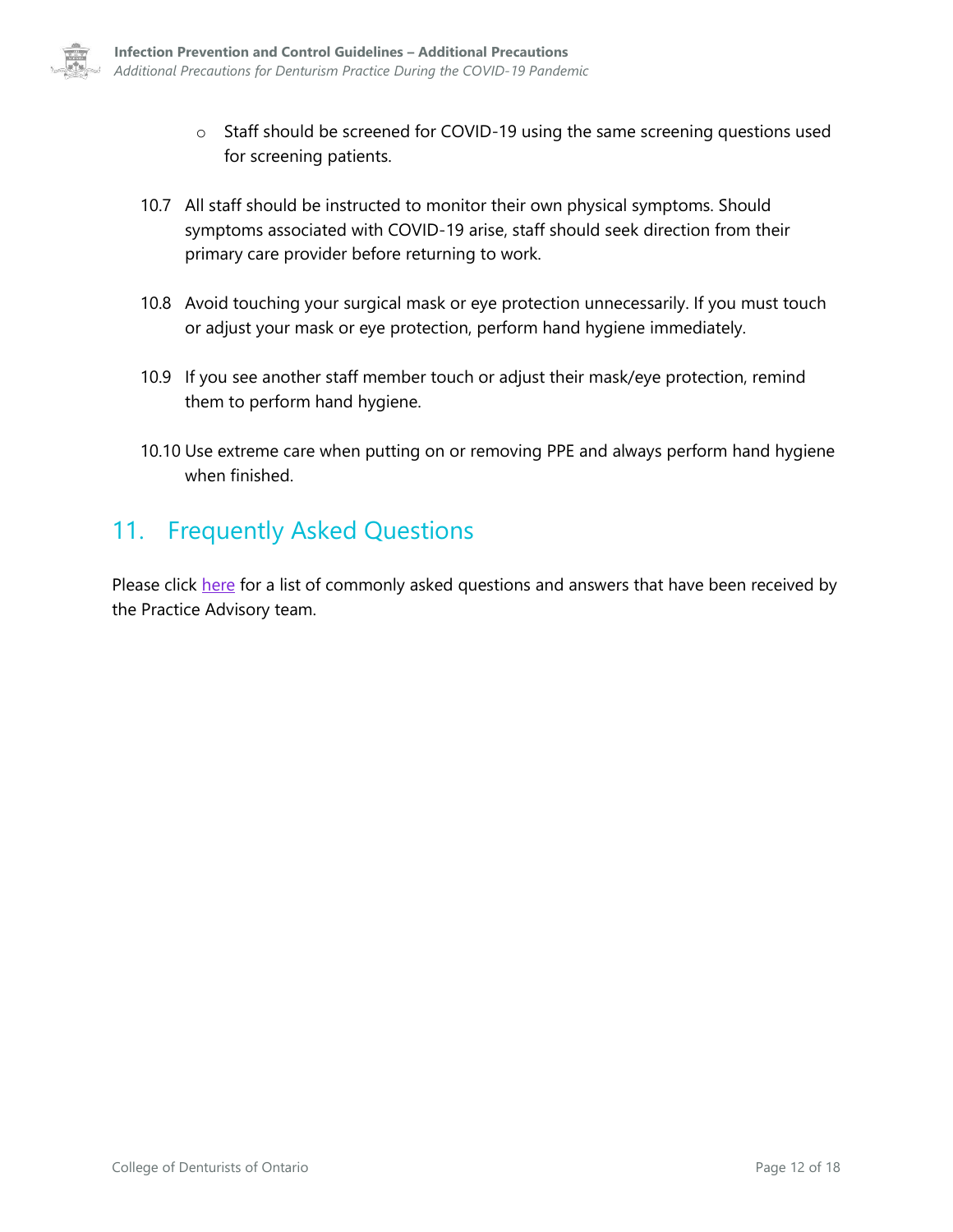

## <span id="page-14-0"></span>Appendix 1 Template - Patient Screening

#### **Patient:**

|                                                                                                                                                                                                                                                                                                                                       | <b>PRE-APPOINTMENT</b>     | <b>IN-OFFICE</b>           |
|---------------------------------------------------------------------------------------------------------------------------------------------------------------------------------------------------------------------------------------------------------------------------------------------------------------------------------------|----------------------------|----------------------------|
| Screening Date:                                                                                                                                                                                                                                                                                                                       |                            |                            |
| Did the person receive their final (or second) vaccination dose more than 14<br>days ago?<br>*A fully immunized individual is defined as any individual > 14 days after<br>receiving their second dose of a two-dose COVID-19 vaccine series or their first<br>dose of a one-dose COVID-19 vaccine series (i.e. Johnson and Johnson). | $\Box$ Yes $\Box$ No       | $\Box$ Yes<br>$\Box$ No    |
| Does the person have any of the following symptoms? (circle any that apply)                                                                                                                                                                                                                                                           |                            |                            |
| Fever and/or chills                                                                                                                                                                                                                                                                                                                   |                            |                            |
| New onset of cough or worsening chronic cough<br>$\bullet$                                                                                                                                                                                                                                                                            |                            |                            |
| Shortness of breath                                                                                                                                                                                                                                                                                                                   | $\Box$ Yes $\Box$ No       | $\Box$ Yes<br>$\square$ No |
| Decrease or loss of sense of taste or smell                                                                                                                                                                                                                                                                                           |                            |                            |
| If adult >18 years of age: unexplained fatigue/lethargy/malaise<br>$\bullet$<br>/muscle aches(myalgias)                                                                                                                                                                                                                               |                            |                            |
| If child <18 years of age: nausea/vomiting, diarrhea                                                                                                                                                                                                                                                                                  |                            |                            |
| Has the person tested positive for COVID-19 in the past 10 days, or have<br>they been told they should be isolating?                                                                                                                                                                                                                  | $\Box$ Yes<br>$\square$ No | $\Box$ Yes<br>] No         |
| The following questions below should only be asked if the person is not fully immunized:                                                                                                                                                                                                                                              |                            |                            |
| Did the person travel outside of Canada in the past 14 days?                                                                                                                                                                                                                                                                          | $\square$ No<br>$\Box$ Yes | $\Box$ Yes<br>$\Box$ No    |
| Has the person had close contact with a confirmed case of COVID-19<br>without wearing appropriate PPE?                                                                                                                                                                                                                                | $\Box$ Yes<br>$\Box$ No    | $\Box$ Yes<br>⊥No          |

**If the response is Yes to any of the above questions, the person has screened Positive. They should be instructed to call their primary care provider or Telehealth Ontario for further instructions. Telehealth Ontario: 1-866-797-0000**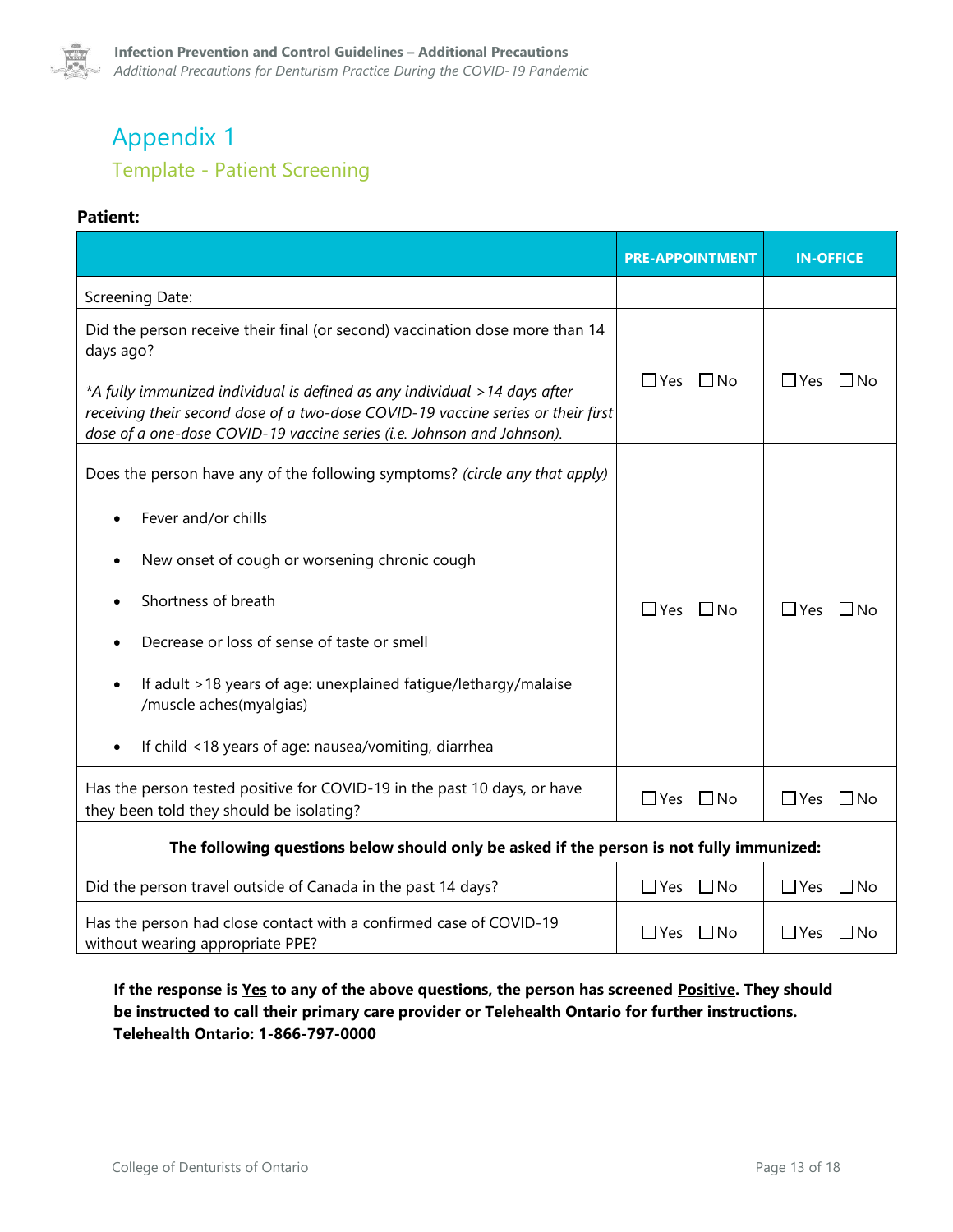

# <span id="page-15-0"></span>Appendix 2

## Template – Office Screening

| <b>Date</b> | <b>Name</b> | <b>Reasons for visit</b><br>(if accompanying patient,<br>name patient) | <b>Temperature</b><br>37.8°C or<br>greater | <b>Positive COVID-19</b><br><b>Screening</b> |
|-------------|-------------|------------------------------------------------------------------------|--------------------------------------------|----------------------------------------------|
|             |             |                                                                        |                                            | $\Box$ Yes<br>$\Box$ No                      |
|             |             |                                                                        |                                            | $\Box$ Yes<br>$\Box$ No                      |
|             |             |                                                                        |                                            | $\Box$ Yes<br>$\Box$ No                      |
|             |             |                                                                        |                                            | $\Box$ Yes<br>$\Box$ No                      |
|             |             |                                                                        |                                            | $\Box$ Yes<br>$\Box$ No                      |
|             |             |                                                                        |                                            | $\Box$ Yes<br>$\Box$ No                      |
|             |             |                                                                        |                                            | $\Box$ Yes<br>$\Box$ No                      |
|             |             |                                                                        |                                            | $\Box$ Yes<br>$\Box$ No                      |
|             |             |                                                                        |                                            | $\Box$ Yes<br>$\Box$ No                      |
|             |             |                                                                        |                                            | $\Box$ Yes<br>$\Box$ No                      |
|             |             |                                                                        |                                            | $\Box$ Yes<br>$\Box$ No                      |
|             |             |                                                                        |                                            | $\Box$ Yes<br>$\Box$ No                      |
|             |             |                                                                        |                                            | $\Box$ Yes<br>$\Box$ No                      |
|             |             |                                                                        |                                            | $\Box$ Yes<br>$\Box$ No                      |
|             |             |                                                                        |                                            | $\Box$ Yes<br>$\Box$ No                      |
|             |             |                                                                        |                                            | $\Box$ Yes<br>$\Box$ No                      |
|             |             |                                                                        |                                            | $\Box$ Yes<br>$\Box$ No                      |
|             |             |                                                                        |                                            | $\Box$ Yes<br>$\Box$ No                      |
|             |             |                                                                        |                                            | $\Box$ Yes $\Box$ No                         |
|             |             |                                                                        |                                            | $\Box$ Yes $\Box$ No                         |
|             |             |                                                                        |                                            | $\Box$ Yes $\Box$ No                         |
|             |             |                                                                        |                                            | $\Box$ Yes $\Box$ No                         |
|             |             |                                                                        |                                            | $\Box$ Yes $\Box$ No                         |
|             |             |                                                                        |                                            | $\Box$ Yes $\Box$ No                         |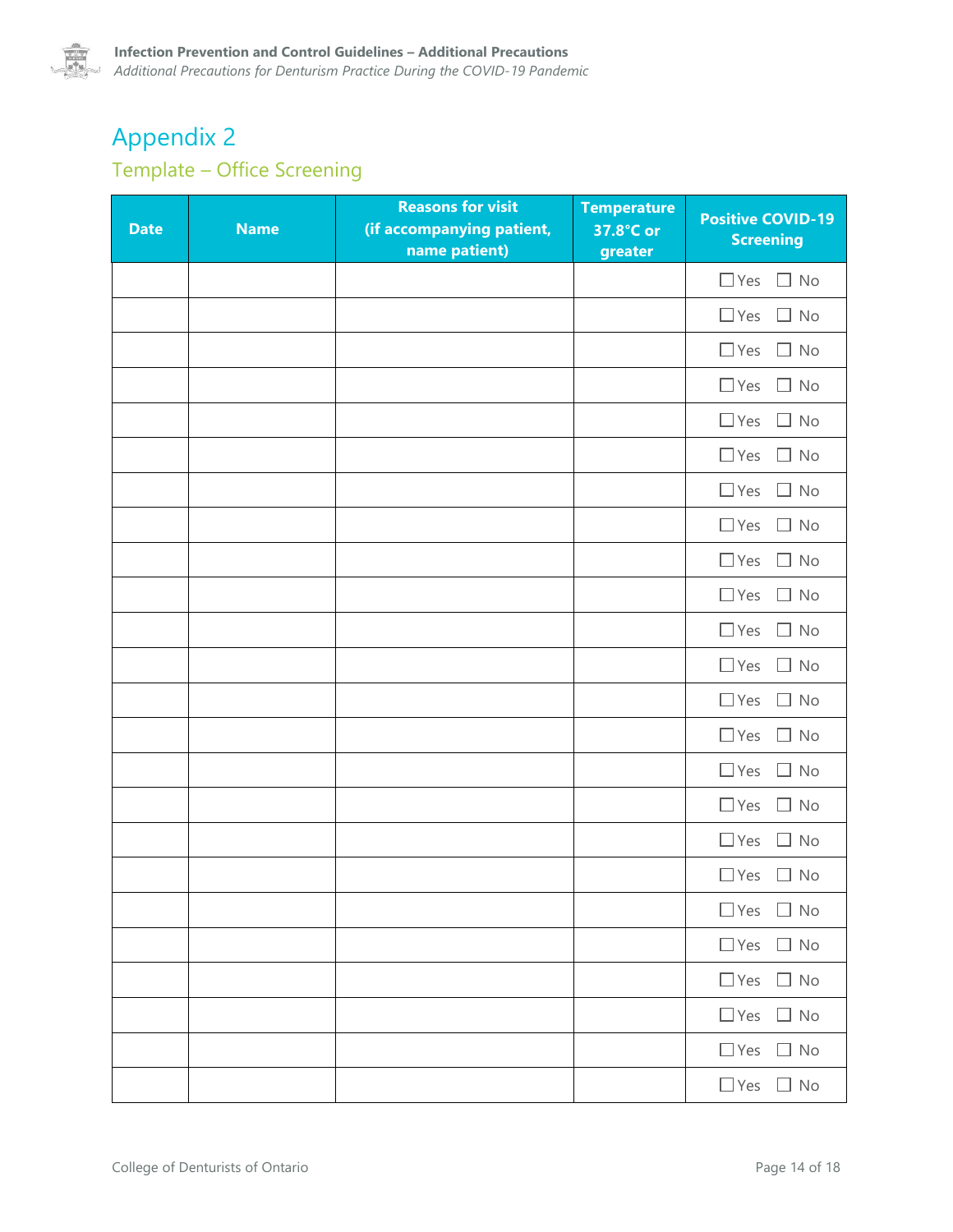

### **Screening Questions**

#### **Q1: Did the person receive their final (or second) vaccination dose more than 14 days ago?**

*\*A fully immunized individual is defined as any individual >14 days after receiving their second dose of a two-dose COVID-19 vaccine series or their first dose of a one-dose COVID-19 vaccine series (i.e. Johnson and Johnson).*

#### **Q2: Does the person have any of the following symptoms? (circle any that apply)**

- o **Fever and/or chills**
- o **New onset of cough or worsening chronic cough**
- o **Shortness of breath**
- o **Decrease or loss of sense of taste or smell**
- o **If adult >18 years of age: unexplained fatigue/lethargy/malaise /muscle aches(myalgias)**
- o **If child <18 years of age: nausea/vomiting, diarrhea**

#### **Q3: Has the person tested positive for COVID-19 in the past 10 days, or have they been told they should be isolating?**

*The following questions below should only be asked if the person is not fully immunized:*

#### **Q4: Did the person travel outside of Canada in the past 14 days?**

### **Q5: Has the person had close contact with a confirmed case of COVID-19 without wearing appropriate PPE?**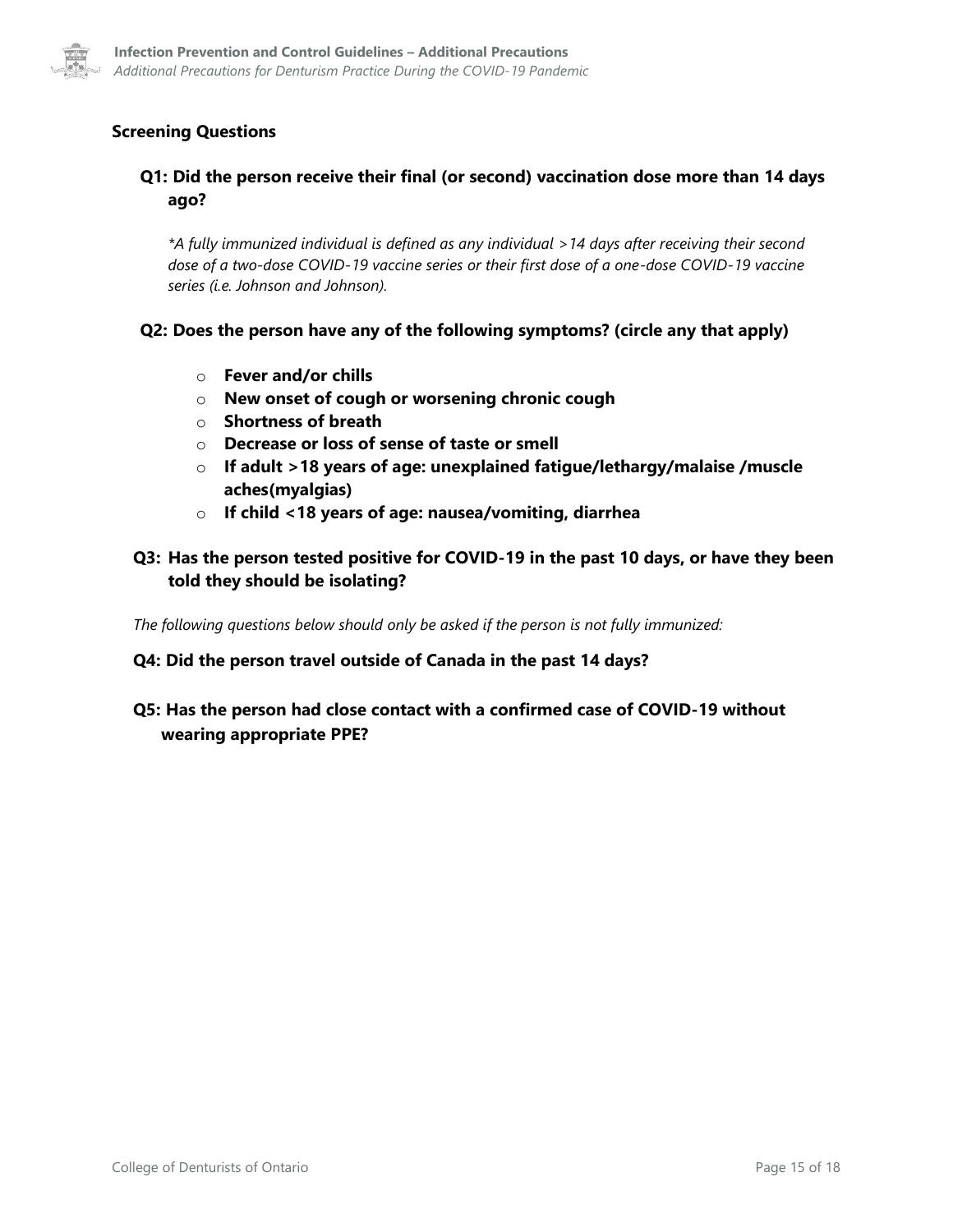

## <span id="page-17-0"></span>Appendix 3 Template – Staff Screening

| <b>Date</b> | <b>Staff's Name</b> | <b>Temperature</b><br>37.8°C or<br>greater | <b>Positive COVID-19</b><br><b>Screening</b> |
|-------------|---------------------|--------------------------------------------|----------------------------------------------|
|             |                     |                                            | $\Box$ Yes $\Box$ No                         |
|             |                     |                                            | $\Box$ Yes<br>$\Box$ No                      |
|             |                     |                                            | $\Box$ Yes<br>$\Box$ No                      |
|             |                     |                                            | $\Box$ Yes<br>$\Box$ No                      |
|             |                     |                                            | $\Box$ Yes $\Box$ No                         |
|             |                     |                                            | $\Box$ Yes<br>$\Box$ No                      |
|             |                     |                                            | $\Box$ Yes<br>$\Box$ No                      |
|             |                     |                                            | $\Box$ Yes<br>$\Box$ No                      |
|             |                     |                                            | $\Box$ Yes<br>$\Box$ No                      |
|             |                     |                                            | $\Box$ Yes $\Box$ No                         |
|             |                     |                                            | $\Box$ Yes<br>$\Box$ No                      |
|             |                     |                                            | $\Box$ Yes<br>$\Box$ No                      |
|             |                     |                                            | $\Box$ Yes<br>$\Box$ No                      |
|             |                     |                                            | $\Box$ Yes<br>$\Box$ No                      |
|             |                     |                                            | $\Box$ Yes<br>$\Box$ No                      |
|             |                     |                                            | $\Box$ Yes<br>$\Box$ No                      |
|             |                     |                                            | $\Box$ Yes<br>$\Box$ No                      |
|             |                     |                                            | $\Box$ Yes $\Box$ No                         |
|             |                     |                                            | $\Box$ Yes $\Box$ No                         |
|             |                     |                                            | $\Box$ Yes $\Box$ No                         |
|             |                     |                                            | $\Box$ Yes $\Box$ No                         |
|             |                     |                                            | $\Box$ Yes $\Box$ No                         |
|             |                     |                                            | $\Box$ Yes $\Box$ No                         |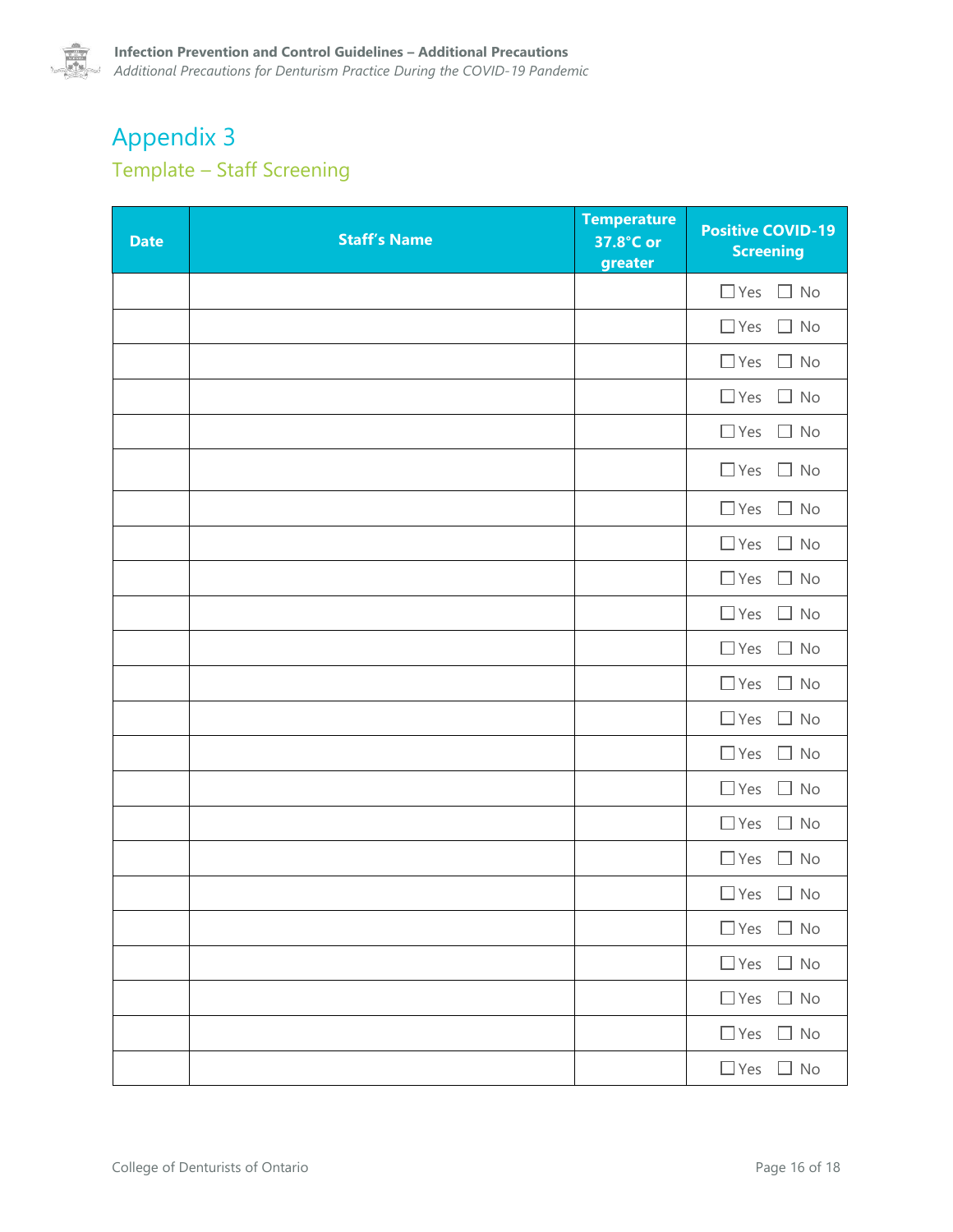

### **Screening Questions**

#### **Q1: Did the person receive their final (or second) vaccination dose more than 14 days ago?**

*\*A fully immunized individual is defined as any individual >14 days after receiving their second dose of a two-dose COVID-19 vaccine series or their first dose of a one-dose COVID-19 vaccine series (i.e. Johnson and Johnson).*

#### **Q2: Does the person have any of the following symptoms? (circle any that apply)**

- o **Fever and/or chills**
- o **New onset of cough or worsening chronic cough**
- o **Shortness of breath**
- o **Decrease or loss of sense of taste or smell**
- o **If adult >18 years of age: unexplained fatigue/lethargy/malaise /muscle aches(myalgias)**
- o **If child <18 years of age: nausea/vomiting, diarrhea**

#### **Q3: Has the person tested positive for COVID-19 in the past 10 days, or have they been told they should be isolating?**

*The following questions below should only be asked if the person is not fully immunized:*

#### **Q4: Did the person travel outside of Canada in the past 14 days?**

#### **Q5: Has the person had close contact with a confirmed case of COVID-19 without wearing appropriate PPE?**